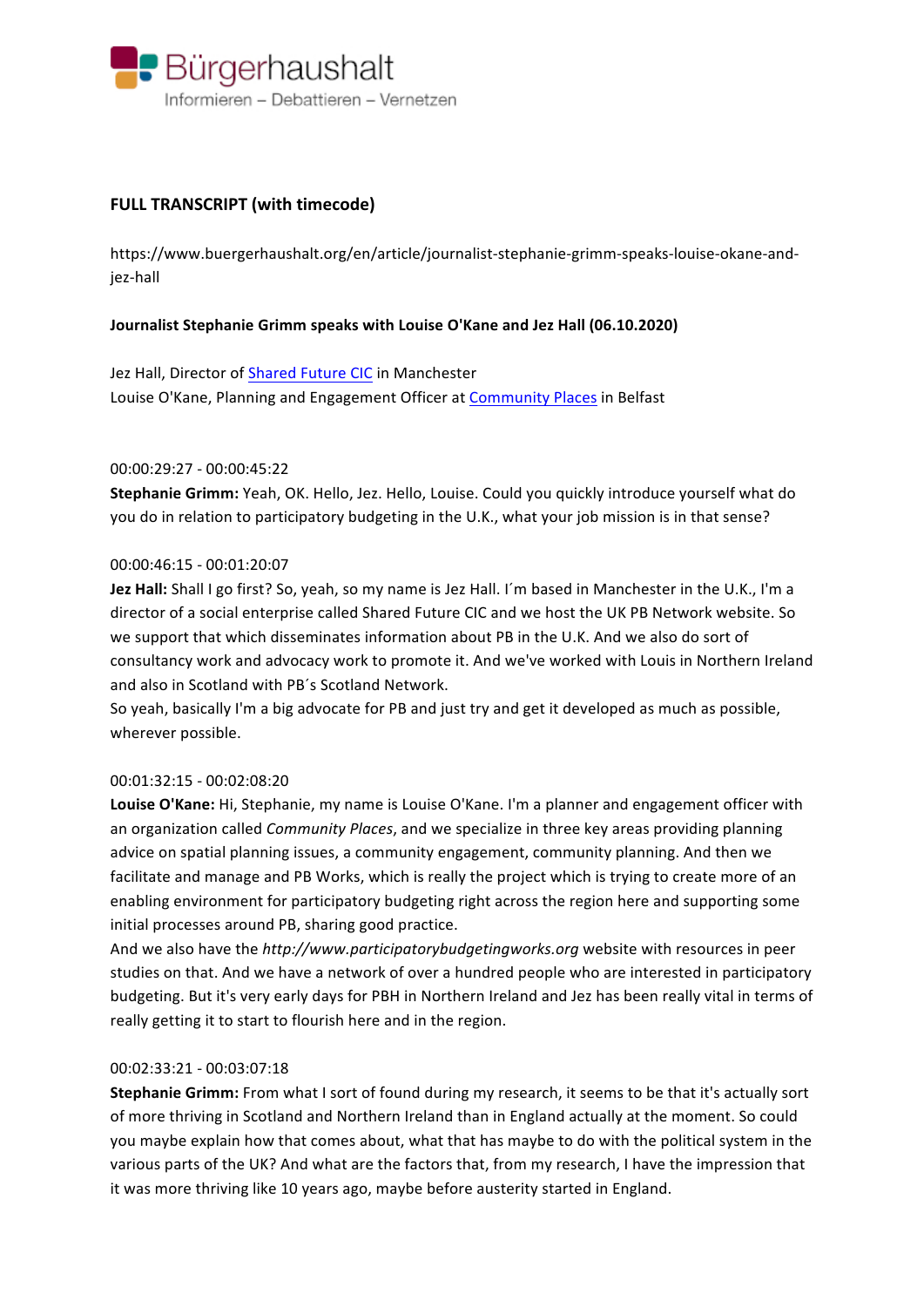

I found a few examples about *Tower Hamle*ts from 2010, etc., but not so many recent things. So could you maybe explain how that comes? Or maybe my impression is wrong and it's thriving together in England?

## 00:03:25:24 - 00:03:46:20

**Jez Hall:** So, I probably am best placed to answer this one. No, it's absolutely true. The UK has quite an unusual political framework with the devolution of some powers to what you might call regional governments. Scotland would see itself as a nation or Northern Ireland. I think region might be... there's a lot of contesting.

And Wales ... as well have some devolved powers. But we're still a very centralized government or centralized administration with a lot of powers still reserved in London. So, to go back to the history, PB first came to the UK between 2000 and 2005 through civil society organizations inspired by PB Porto Alegre, trying to develop a model that would work at a local authority level, particularly in the Greater Manchester area.

And the organization was called Community Pride, which was linked to church action on poverty. Although there was no particular faith background, there were some connections with people in Brazil. Oxfam had funded an initial learning exchange to Brazil, back in 2000 of which I was one of the members. By about 2008, we got some political awareness, well, perhaps a few years before that, with the New Labour government and as part of various policy initiatives under New Labour that was announced a national strategy by "national" we mean England, Wales for participatory budgeting with funding for church action on poverty, to encourage local authorities to take it on.

And we developed a particular model which was called *participatory grant making*, which was about funding civil society or very local community projects through a participatory budgeting model. And that was quite successful. There was a lot of uptake. And as you say, Tower Hamlets and other cities like Newcastle sort of embraced PB. And we had a lot of experiments at that time. But you're quite right with austerity and the lack of sort of political drive and then the change of government, although there were some attempts to rebrand it as a sort of community budgeting and sort of remodel it for that that new political reality. Really, the drive diminished in the UK funding in England and Wales, funding ended for church action on poverty. And in 2012, basically, the new UK PB network was set up as a small, partly funded, well, it was unfunded network to try and keep the story of PB alive and save some of the resources and learning from that first wave. Coincidentally, about the same time, we had a small amount of legacy funding and we organized a learning exchange bringing some politicians from the USA to the UK and they went on this whistle stop tour. And the most successful part of that was connecting with the Scottish government. And it became connected to sort of the growing nationalism or self-identity that was kind of developing in Scotland. And some people cynically might say because England wasn't doing it, then that allowed Scotland to do it. But it was sort of linked to the independence referendum in 2014 and this idea of rebuilding a new democratic mandate in Scotland.

And that was successful, although independence wasn't successful from a Scottish perspective,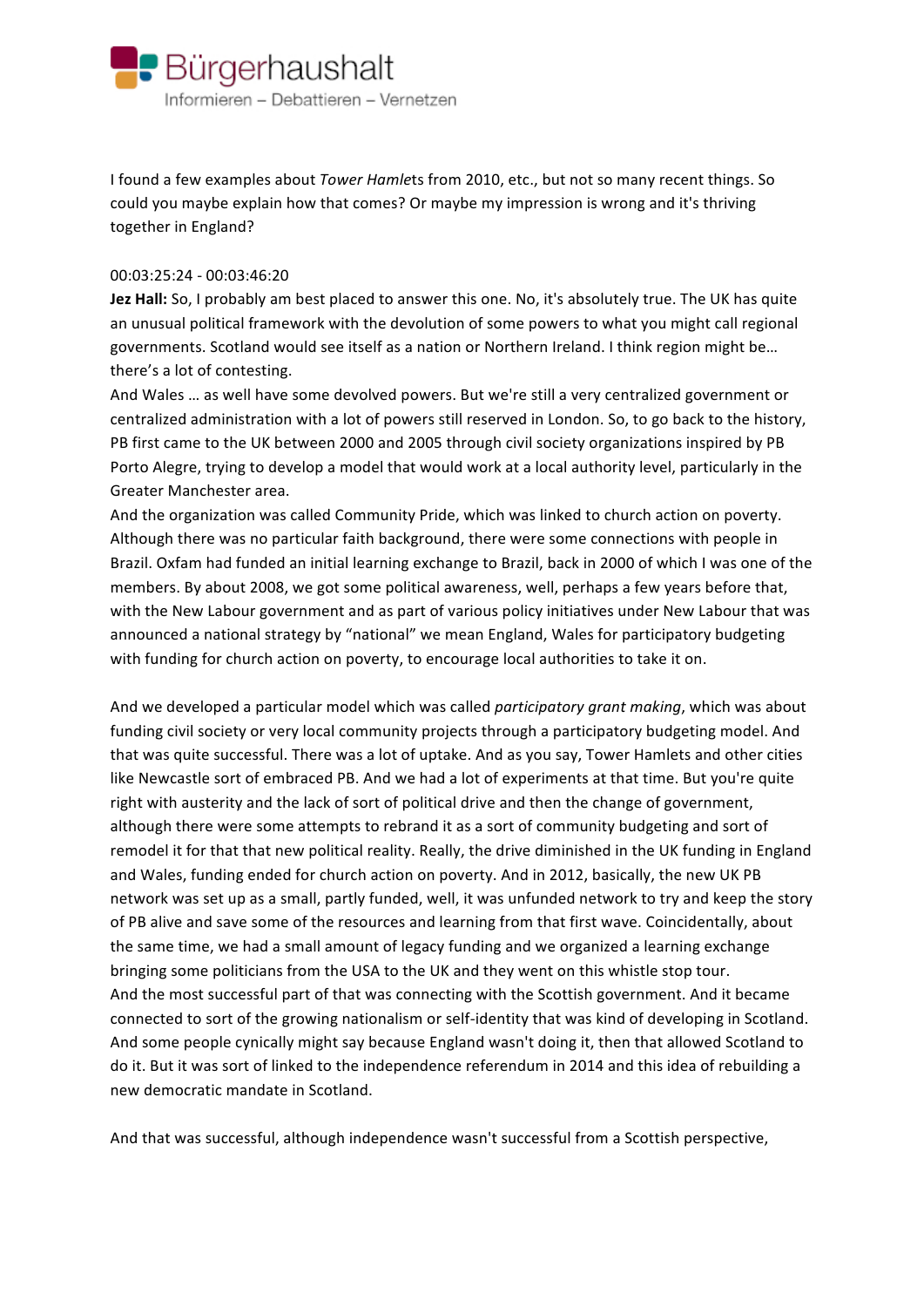

there was then Scottish government sponsorship of participatory budgeting in Scotland. And that has grown over a number of years. And that's where most of the innovation has happened in the last few years. Just to finish that off, there is still activity, PB activity in England and Wales, but it tends to be very small scale and rather unfocused and without the funding for that kind of drive to make it happen and without national policy sort of embracing it.

And frankly, Brexit and many other things have distracted our politicians. It's not really as active as it should be or could be. So that's a broad sort of arc of it. A little bit of that is obviously Northern Ireland is slightly different context. And I'm going to hand over to Louise to talk about that sure.

## 00:08:02:09 - 00:08:35:12

Louise O'Kane: So. Well, I guess really PB started here probably about three and a half to four years ago. It was after Noleen Diver, who is a member of our PB Advisory Group, actually heard Jez talking about PB and his experience of participatory budgeting and thought that it really aligned very well with *Triangle housing associations*, the mission and values. So *Triangle* set about doing a community fund, PB fund event with some of their assisted living tenants.

## $(00:08:35:23 - 00:09:07:17)$

And it was sort of bubbling away. And at the same time, an organization which is now the Community Foundation for Northern Ireland, was looking to resource innovative processes all around really civic engagement and supporting local people to get more involved with politics and decision making. And three, that we put together a bid for Participatory Budgeting Works Project.

## (00:09:07:27 - 00:09:39:09)

And I was completely new to PB. Haven't even heard of PB before that process. But particularly we are community places. We're very much focused in and around engagements, of doing placemaking. It seemed to fit really well with us in terms of the opportunity to really empower local communities and to have more of a say and direct local services and just any kind of projects and initiatives within their own local areas.

We were quite keen to move forward with that and community places then and facilitated and managed that process for the first two years with the funding from CFNI. And I was a relatively small amount of funding, but we were able to set up the website and learn from all the really great practice that have been happening in Scotland and PB partners as organization and also support it, that whole process. And we had a range of regional workshops just to let people know what is PB, because it was a completely unknown term, apart from very small example in *Triangle Housing Association*.

#### $(00:10:19:17 - 00:10:58:08)$

And we were able to get a number, I think it was maybe five PB processes in the first round, mostly through local authorities. So the local councils led by local councils and quite aligned to community planning. A number of the community planning partners were involved and kind of pulling resources around that. After the first ones did it, they have gone on to repeat the process, which is really great to continue to do that again this year, although with Covid perhaps at present there are some challenges there.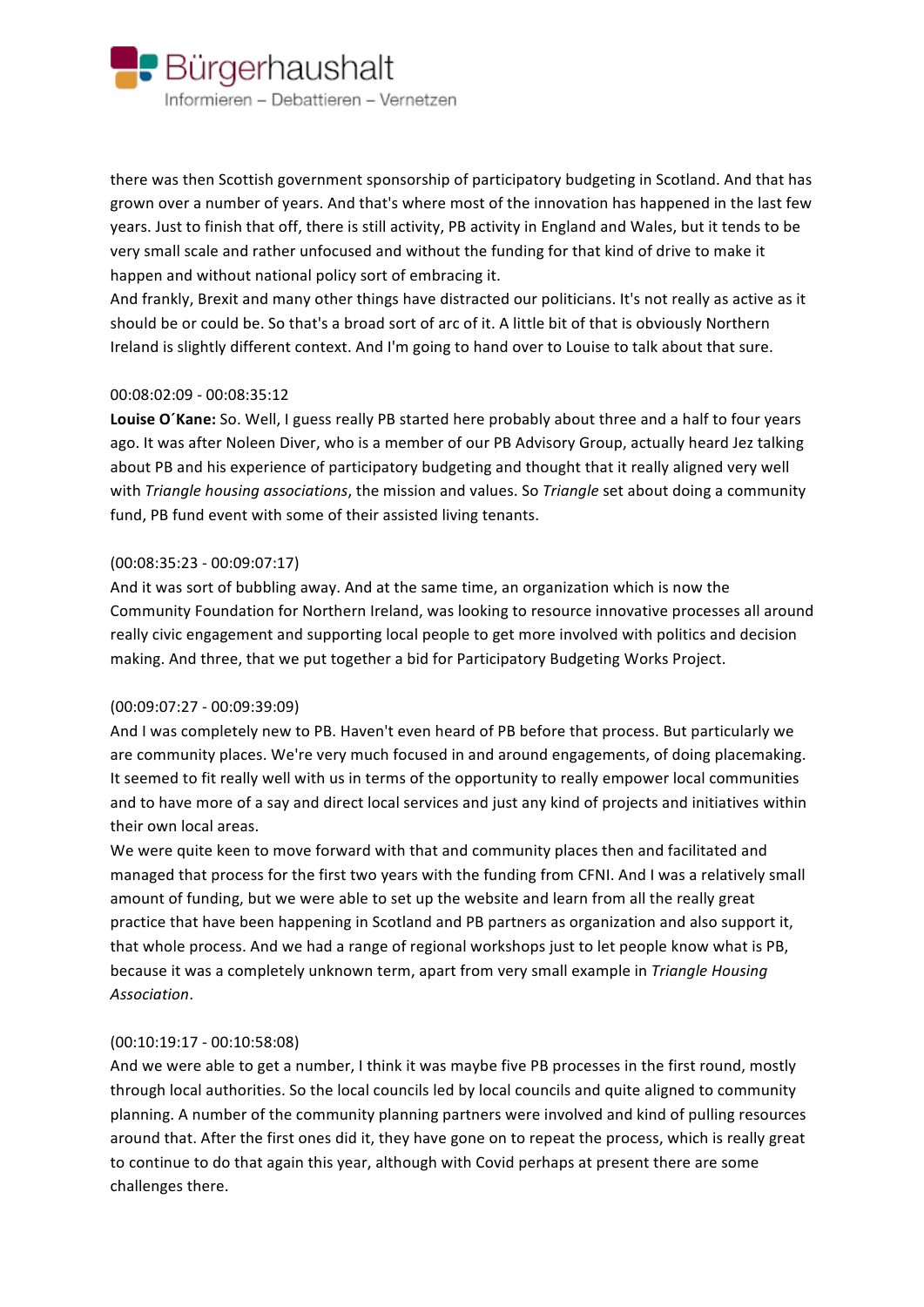

## $(00:10:59:00 - 00:11:41:27)$

And then a really interesting one was on Rathlin Island. It's our only island here in Northern Ireland. And they were able to use resources from a social enterprise, a local hotel in the area to ask the islanders how they wanted to see the profits that were actually put back into the community. So that was a really fun process to be involved with as well. And so that was really the first two years of it from about. And then we've received resources from the National Lottery Community Fund to really focus in on quality PB processes and putting people in the lead, because like any new kind of thing that comes along, sometimes people say: "Oh, we're doing that."

## 00:11:42:08 - 00:12:18:00

And then you talk to them and find out a bit more about what they are doing. And it's like: "Well, that's great. And that's a way of maybe engaging communities. But if people aren't having that final to say, the final decision making, it isn't actually PB." And so we've been really focusing on that and trying to have quality based PB. And we would like to develop a PB charter and something similar to what's happened and developed in Scotland so that whenever people are doing PB, they can really measure their process against the best principles and values of participatory budgeting.

## 00:12:18:17 - 00:12:52:02

And so it is flourishing and it is growing, but it is relatively small scale. It has been the small grant making processes. But we are engaged with the Department for Communities and local politicians in terms of having that discussion about how we move PB to have much more of an impact and to be more scalable for the mainstream approaches. And I'm looking at bigger pots of money and engaging larger numbers of people and those kinds of decision-making processes.

## 00:12:52:08 - 00:13:29:11

**Stephanie Grimm:** Yeah. Are there any studies of how it has affected life in the communities in those areas where it has been going on for a couple of years? I mean, for example, one part of, a bigger part of PB seems to be in the US compared to Germany about the inclusion of minorities. Or about the inclusion of people who are usually not part of the political process, who might not even go to vote when there is a national election or something. And it's about basically the way I understand it, breaking social isolation, sort of making people more involved.

Are there examples of Scotland or Northern Ireland or England where you could say this has been going on for a couple of years and this is how it sort of played out?

## 00:13:41:04 - 00:14:28:17

Louise O'Kane: In terms of here, there's a number of the processes, for example, Newry, Mourne and Down have repeated the PB process, ask local people about how they find the process. Had they been previously engaged with these types of activities? It's quite small scale in terms of the impact and the resources that were there. But it has been an important aspect in terms of evaluating some of the processes that have gone on and trying to capture that learning and actually ask those kind of questions like: Have new people been involved that perhaps hadn't been involved previously? Or as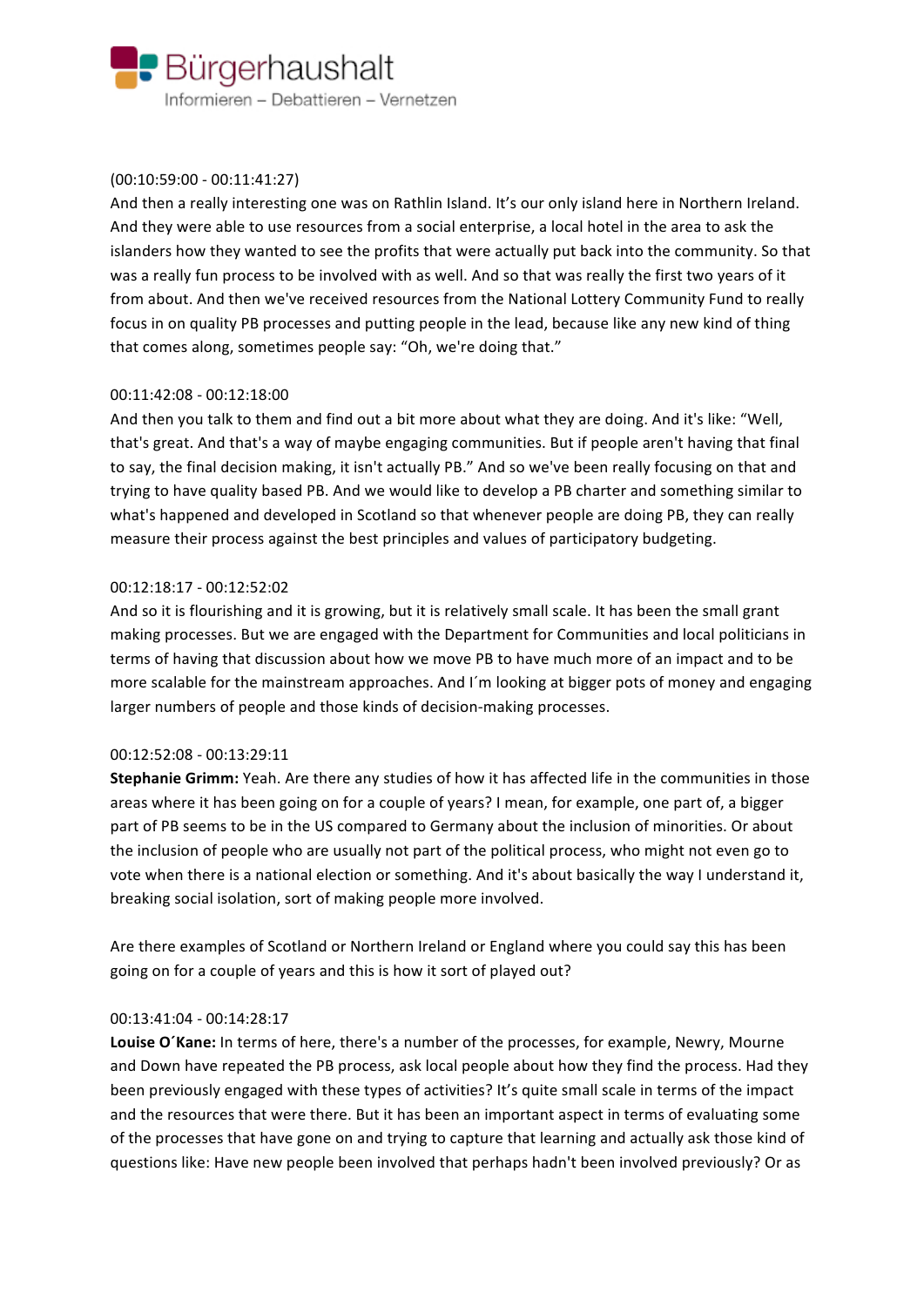

you say, potentially minority groupings, et cetera? I guess I think here we haven't really got to that scale yet to really unpick that.

#### 00:14:28:26 - 00:15:02:05

But I think certainly in Scotland, there have been a number of evaluations by some of the universities, *University of Glasgow* and *University Caledonian*, as well, I think I've done a number of pieces. *PB Works* had an impact evaluation report done just in terms of the impact that the first phase had had. A very recent example is Armagh, a small PB process in a rural community. And they have an evaluation of that.

And we could certainly then send you information on that. But I think that it's really important that we do build in evaluation process and learn about what's the value of PB?

## 00:15:17:12 - 00:15:54:15

**Jez Hall:** So I come in, there's a lot of anecdotal stuff that shows that people who haven't previously participated and more particularly haven't previously spoken. It's not just about that. You've turned up and voted in a PB event, but it's about the agency that you develop the sense of empowerment that you develop. So I think we could point to lots and lots of anecdotal stories and videos and case studies where it does seem that people who would otherwise not feel the democratic processes or participation is for them has have been engaged, have been sort of inspired to take part.

## 00:15:54:17 - 00:16:30:19

And if you look at, say, some of the work, particularly in North Asia, around young people's involvement, where they have very high participation rates in the third, quite small, we're talking about eighty thousand euro grant making processes for projects that would support young people's activities and getting somewhere in the region of 75 percent of all young people participating online through platforms, but also very different stories about, you know, community activity and particularly deprived neighborhoods.

#### 00:16:30:21 - 00:17:04:01

So it was an interesting pilot in Scotland around tackling Islamophobia, which was linking Scotland with particularly female immigrants who were experiencing it either because of ignorance about whether they were Islamic or not, but generally just fitting into that and trying to create new positive narratives around that. We've seen loads and loads of examples that the challenge is, saying, is this actually very significant? Because the sums of money are small and deep impacts take time.

#### 00:17:04:14 - 00:17:35:16

And often academics when they come and look at these processes are measuring them against, I think, unrealistic scale. I think it's important to ask, how well are we doing our democracy anyway? I remember going on my colleagues coming to Germany in 2005 and looking at the PB in Germany and saying: "That's not PB, that's consultation, that's top down driven by bureaucrats in order to validate the interests of particular groups within society.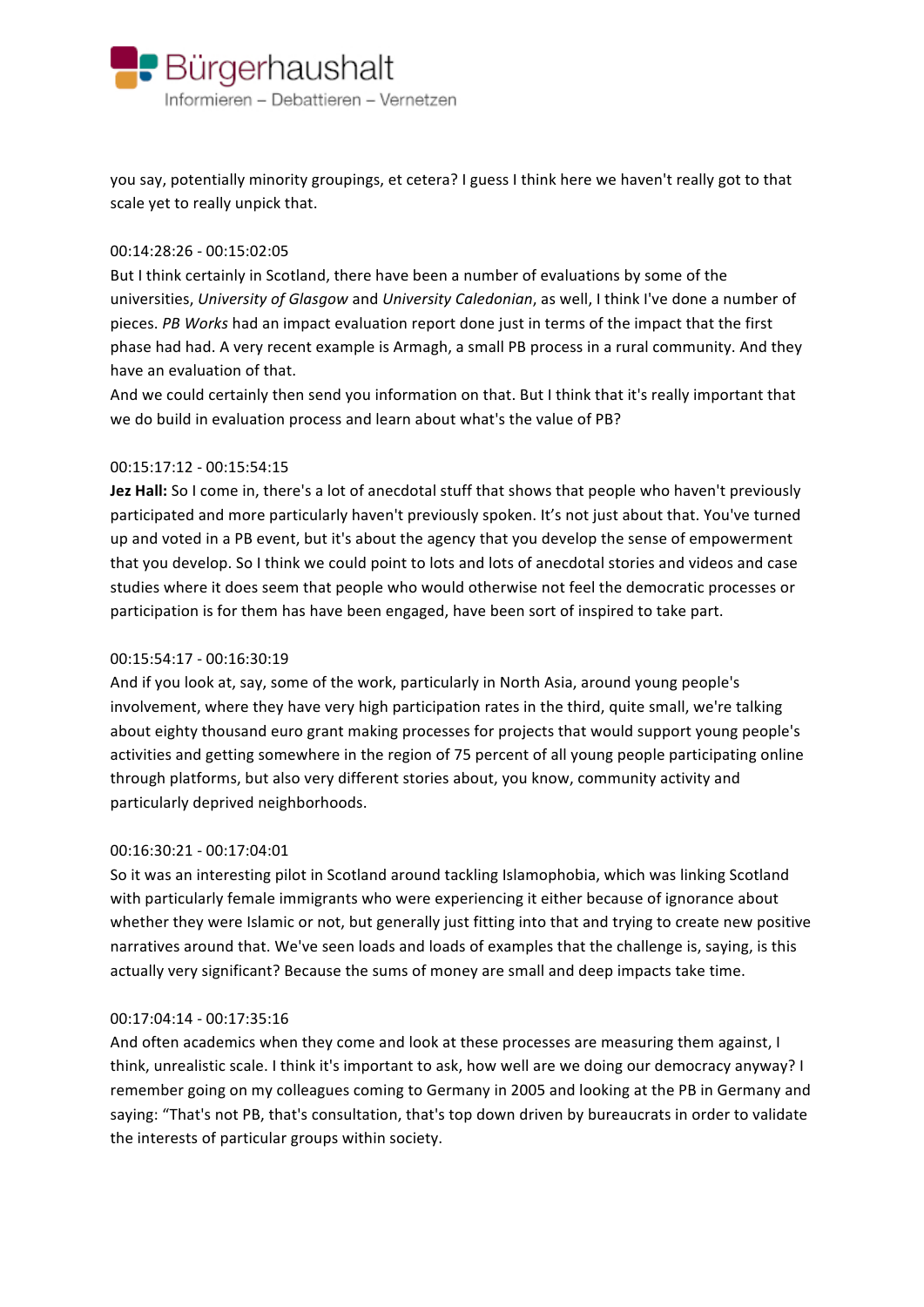

## 00:17:35:25 - 00:18:15:22

And actually, is this very empowering?" And I think if you look at the global atlas worldwide, you see that there is no one model that works in every context. It has to be lifted as a set of values and principles and then applied within a very different context in different ways. And what happens in Germany wouldn't necessarily work here or in the USA or more particularly in Kenya or in China. But there is a global network of people inspired by that very basic principle that citizens should have direct decision-making power over at least some resources.

## 00:18:16:18 - 00:18:49:03

And if they do, they then begin to start to ask questions perhaps about where other resources are, or they start to get a feeling that they are capable and welcome in the democratic participation kind of culture of the society. And so it's part of the set of wider democratic innovations. And we've got online now that's really interesting how it has enabled new forms of people to emerge. But then we also have deliberative democracy and things like that.

## 00:18:49:05 - 00:19:03:07

And it's really interesting how PB might or might not link with other democratic innovations like those and really build this culture of active continuous democracy rather than a representative democracy.

## 00:19:03:23 - 00:19:30:12

**Stephanie Grimm:** I'm getting back to the topic, you just briefly mentioned how to involve young people. Is there any sort of particular strategy as to say about, let's say it's implemented in schools? Can they maybe have a say on how a school budget is being spent? Is a part of a political education in school and some places where they can sort of vote on something and experience something?

## 00:19:31:09 - 00:20:03:09

**Jez Hall:** So shall I start and then I'll let you come in? Because we're both working actually on an EU funded Erasmus Plus project around a youth participation. But it's interesting in Scotland, again, they have connected PB with educational attainment and they have a specific fund for schools to reduce the attainment gaps between poorer and richer young people. And they have PB as one of the mechanisms to spend that pupil premium fund as such.

## 00:20:03:18 - 00:20:35:13

So there has been that objective policy link made in Scotland. And also that's been quite a lot of active cases of young people being involved through PB. Scotland is unusual in the UK, that they have voting from 16, but what we have innovated in is many of the PB projects, grant making have voting from 11 years upwards or even less seven. So we've started to kind of raise questions around why young people can and can't participate.

## 00:20:35:15 - 00:21:09:24

So that's the broad area. Absolutely PB could be a really useful tool to get young people involved in democratic practices and particularly in the U.K. that are not getting involved in mainstream political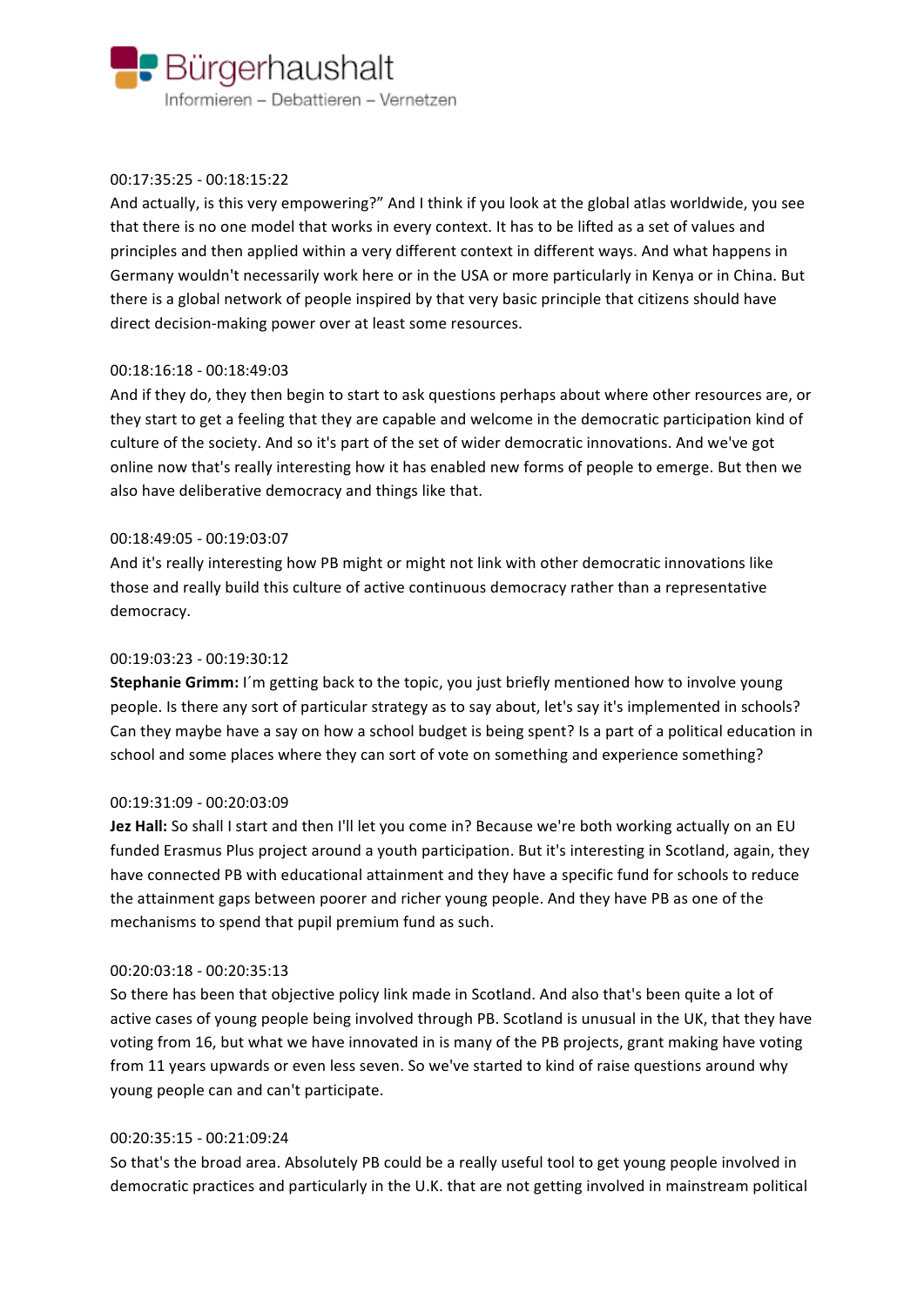

processes and not getting involved in elections. They feel very marginalized. We've got climate change and many other things where our leaders seem to be failing young people. So I think there's great opportunity if it was promoted in the right way to fight to give voice, an agency to young people.

#### 00:21:13:21 - 00:21:47:21

Louise O'Kane: Yeah, I definitely think there's huge potential. And I think that's why we want it to come together with the Erasmus project. And the other partners are Spain and Poland. And they both have a wealth of PB processes, particularly in schools. And it's not something that we haven't had any PB and run school processes here. But I think it's more to do with awareness and people finding out about it and thinking it's not for us. So it's a whole other area of potential for PB here in Northern Ireland.

## 00:21:48:12 - 00:22:20:14

And I think there's been some local examples of the PB, for example in the Garvagh Forest School with primary school children. And it's that point you made about actually starting to engage young people at that very early age, about these issues and rights and democracy in society, and that they do have a voice and they can play their part in society. So I think it's there's huge potential and it's really, really valuable and worthwhile process. And I'd like to see it develop more here.

## 00:22:20:24 - 00:22:51:05

And we're currently providing support to a youth led and design PB process in the northwest and southwest area and sort of taking some of the good practice and some of the things that we've learned from PB. And we had these discussions with the people at the outset that if they were going to do a process, that it really should have young people being involved in the design process.

## 00:22:51:15 - 00:23:23:02

And they were up for it once we got through all of that. And there's been a group of about between six to eight, and there's sort of that number of core members that have come to each of the meetings and others kind of drop in tonight. I think we also, in terms of how you even design people's processes, you need to work with how young people actually work and the fact that they might want to drop in or out a lot of things as well. And it's been a really, really fantastic process.

## 00:23:23:04 - 00:23:59:12

And they've been really, really heavily involved in making major decisions about the whole process. And again, that's another way of giving young people that voice and making those decisions, even in the actual design of the process and actually tailoring it for what will work in Derry and Strabane. So, I mean, it's been really, really fantastic. And we are all part of the Erasmus project we've been writing up, some of the case studies are Europe, and I'll be including that one as well. And in terms of youth making it happen up in Derry and Strabane, you can check out the web page if you want it's https://growderrystrabane.com/youthpb/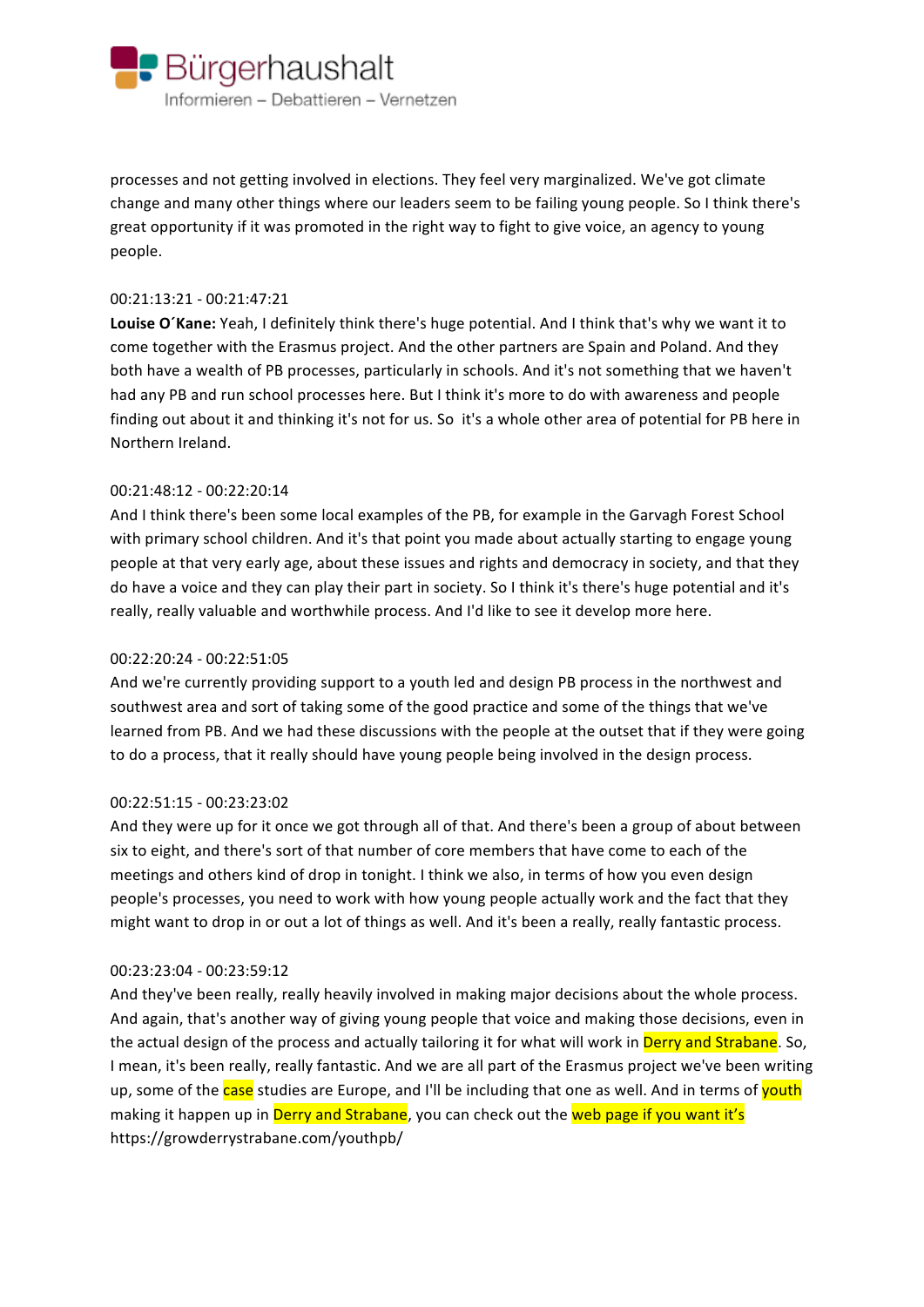

## 00:24:01:15 - 00:24:38:05

And the closing dates will be the 8th of October. They've already got applications in. So given Covid-19 in terms of restrictions and concerns and a lot of the youth clubs, the education authority, run youth clubs haven't opened again. They were due to open at the beginning of September and then they all opposed it. So we were really worried. That's not going to have a big impact on it. But thankfully, I think it is largely to do with the young people actually being involved and sharing the message of PB, the opportunity around the process and peer to peer that will hopefully make the process successful.

## 00:24:38:07 - 00:25:04:20

So we will bring it over. So hopefully we get enough applications in right across the council area. But it's an exciting opportunity. And I think the more we can capture these case studies and let other people see the other benefits and asking the right questions about how do we know the PB process has been successful, is really, really important to capture that so that the process can be repeated again and again.

## 00:25:05:06 - 00:25:09:21

**Stephanie Grimm:** And you already mentioned a few rural examples of PB.

Can you maybe both of you answer a little bit to the question on does it need different strategies to involve rural people as opposed to urban people in the process or other interests similar because often the idea comes from deprived areas, which are often more urban areas.

## 00:25:32:11 - 00:25:56:05

And I read that Len Duval, a member of the London Assembly, suggested to Sadiq Khan the implementation of PB in London again after the Tower Hamlets thing seems to be sort of tied down. Is there any official response to that or how do you see this?

#### 00:26:01:16 - 00:26:31:26

**Jez Hall**: There's a lot there's a lot of big questions, and I think it would be really good to look at some of Scotland's because Scotland has got some really remote, remote and rural places and some the way that PB has taken hold in in the Outer Hebrides or in the Shetlands or in the Islands of Ireland shows that it can be operated at that very structurally kind of low level where people know each other and there are strong social networks already.

#### 00:26:32:18 - 00:27:07:27

And I think that there are opportunities to do PB in very rural communities. There are obviously logistical challenges, but some of those are being overcome by some online techniques as well, although, of course, rural areas tend to have poorer Internet connection as well. And also, there's an intergenerational thing. More rural areas in the UK tend to have an old elderly population who might not want to engage. But there's been loads of examples of PB operating in rural, semirural and also urban situations.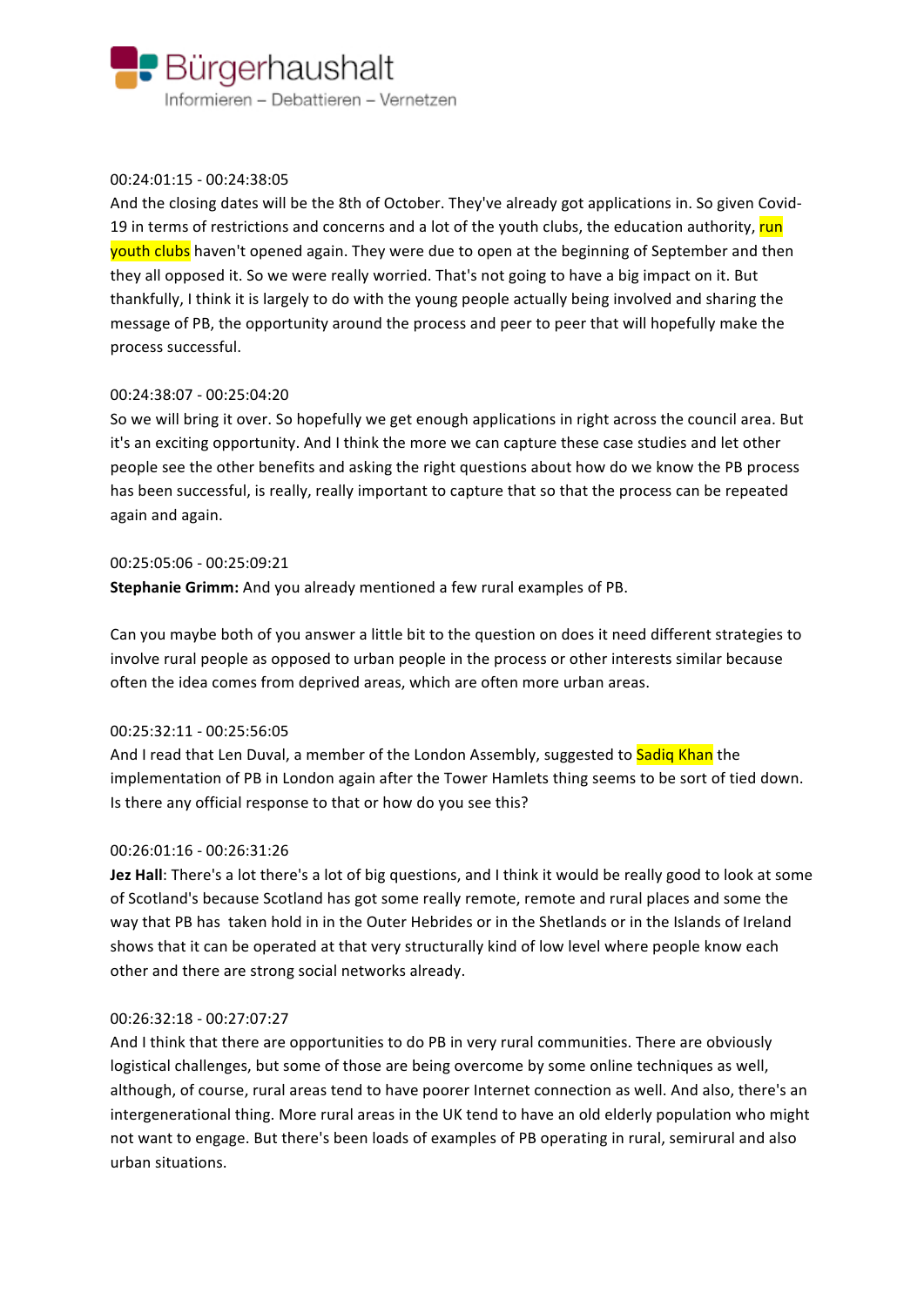

## 00:27:09:02 - 00:27:44:02

And that's the flexibility of the model. If you follow a values-based approach and just say there are some core values, this is about real money. This is about citizens actually voting themselves. This has got code design involved in its citizens design, the model that works for them rather than it being imposed upon them. As long as you allow there to be a development of kind of budget literacy so people can learn about where money is going and provide scrutiny. And as long as there's fun and celebration within the process, then it is applicable in any situation.

## 00:27:44:13 - 00:28:16:25

In terms of the London situation, I think that speaks to some degree to the political logjam that we have in the UK. So I know that lend they promote that they are all inspired about what had happened in Paris. I don't believe that has gone anywhere. And I think there are some real issues with politicians who are wedded to traditional forms of representative democracy, who see the PB in some way undermines their legitimacy.

## 00:28:16:27 - 00:28:48:04

I think that's a mistake. I think that, you know, we see many examples around the world where PB has built trust in the state that some really big studies internationally, that where PB happens at scale over time, people are more willing to pay tax and they are also more willing to participate in other ways. But scaling PB and getting that political drive at a citywide level is really hard work.

## 00:28:48:16 - 00:29:22:00

They've managed it to some degree in Scotland. But it's not only politicians, it's also power holders in bureaucracies that fight back against PB. And there's a lot of learning to be done around how you create what you might call innovative, open bureaucratic structures, who don't patronize citizens who don't feel that they have expertise and they're somehow raising up people in a sort of tokenistic way.

#### 00:29:22:02 - 00:29:40:05

So power is really critical in this conversation. And that's why some of the conversations about, you know, Germany was that this is actually a manipulated democratic process. Is it really empowering? And if people started to get angry, would you actually want to do it any more?

#### 00:29:40:18 - 00:29:41:03

**Stephanie Grimm:** Yeah. So when the people in the administration or the bureaucracy who fight against PB, is it because they fear that jobs become redundant if somebody else takes that power, or is it just a power thing or I mean are there sort of what is your experience in making allies instead of enemies in these structures.

#### 00:30:08:05 - 00:30:29:13

**Louise O'Kane:** When we mean I actually think that it's not that people necessarily, it's just a different approach and it's a different way of doing things. Sometimes some people really like change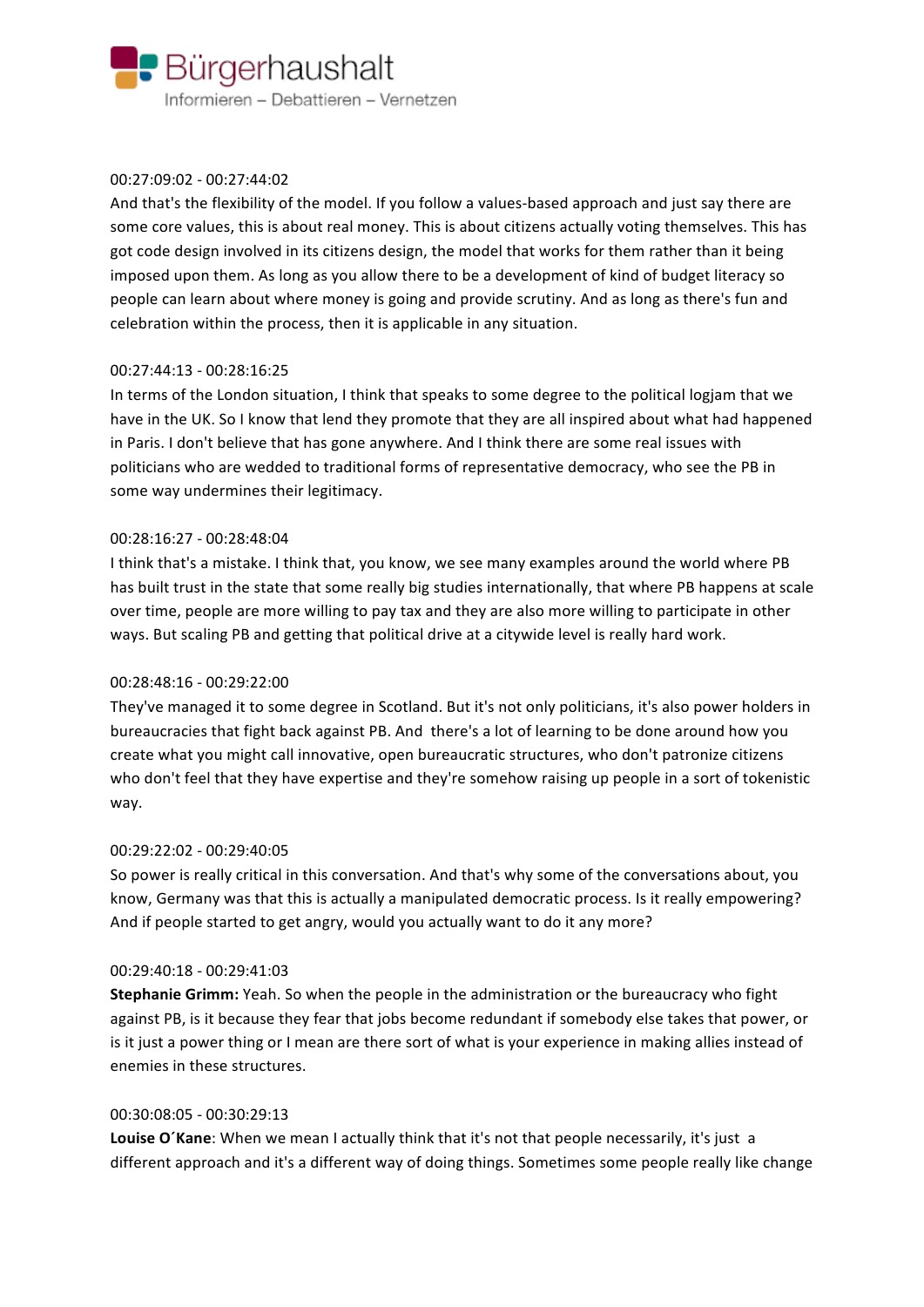

and adapt really well and think this is really exciting and it can reenergize the whole process. And others think, well, we're already doing it in this way and that works. Let's not sway something if it's working well. And so I think there's an aspect of that. So I think it's really important that you do you have champions of PB and that you do have that political leadership and people really saying this is what it is actually about. And certainly some of the processes, it's perhaps been harder as a civil servant, people might think, well, actually, this is an awful lot harder to distribute a small amount of money, but it's not because you want to distribute the money, it's the actual impact you want to make and innovate.

## 00:31:05:26 - 00:31:39:06

And so it's looking at things differently. And, yeah, it would probably be easier just to stick to some of the traditional funding mechanisms. But then you're not actually potentially reaching new people or actually having all the other spin off and benefits of what PB can actually deliver. And so, I mean, here I don't think it's necessarily that people are blocking it. It's just that it's something different. And I think we need to reassure people that that it isn't a scary process.

## 00:31:40:00 - 00:32:11:21

And I think the more examples we have of it and the more appetite that comes from local communities to say we do want to do things differently. And I think then the local authorities and other agencies have to respond differently. And it's not even saying, like, we need more money. It's then how can we use existing resources more effectively and let them be directed by local citizens? Quite often authorities they have an engagement strategy that says what we want to support local communities.

#### 00:32:11:28 - 00:32:27:12

Then there's no kind of action attached to that. I think PB is a really useful way for local authorities and other power holders and resource holders to show that they actually mean what they say as well.

#### 00:32:29:04 - 00:32:54:25

**Stephanie Grimm:** I read, Jez, in one of your articles and also on this YouTube talk I saw of yours yesterday, that you are a strong advocate, that there's actual voting in the process. I mean, you already said that about that it shouldn't be just consultancy, but have actual impacts. Could you maybe say a little bit more about the benefits of voting in the process or the importance of voting?

#### 00:32:55:21 - 00:33:33:02

**Jez Hall:** So it reminds me of a quote I came across in Brazil really early on, which was: "If it feels like we've decided this was made by a resident, it feels like we've decided it's PB. And if it feels like someone else decides it isn't." So I think there's something really important about the symbolic and also practical moment where people come together and exercise direct decision-making power. And if they don't have that experience of actually taking power and exercising power, then there's a whole set of questions about whether this is a manipulated or constructed process.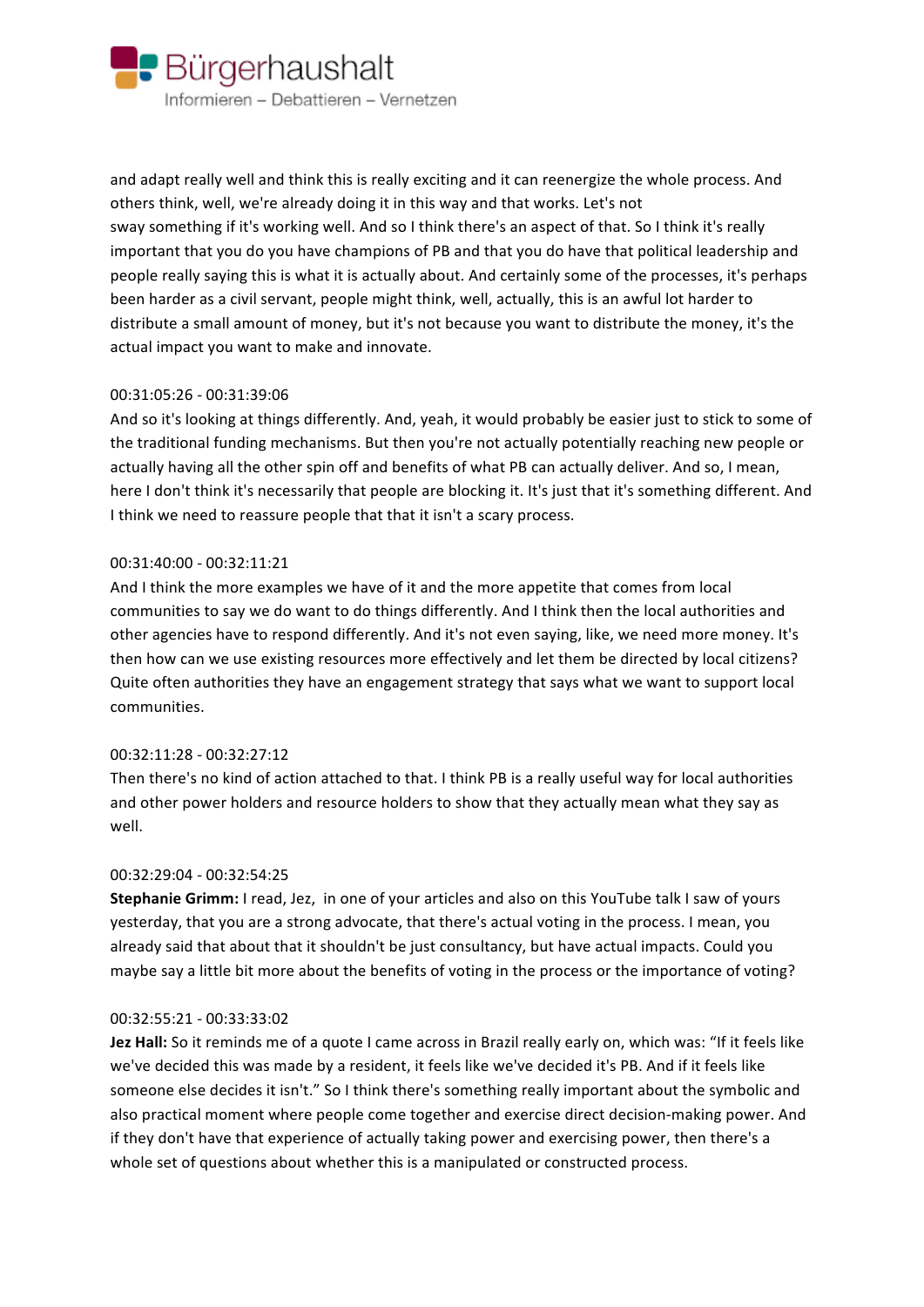

## 00:33:33:11 - 00:34:09:03

Now, what's really important is you don't just vote for one thing. You don't have a binary yes or no. You have a whole set of votes for different priorities. And there's a whole conversation about what is the best voting model to have within it. And I heard another interesting phrase is that: "Well, my first vote goes for the project I want, my second vote goes to somebody like me and my third vote goes to social benefit." So it's really interesting that PB is taken off in Scotland where they also have PR?, both in England we still have first pass the post voting? And I think that's a cultural issue around the country, people thinking voting is about domination and the winner takes all sorts of things. But I do also see the if you don't have a vote, it's really hard for people to know what point their agency was demonstrated or exhibited. And also, I think it can be a fun thing, but you can change the language. You can call it prioritization or support or various different things.

## 00:34:42:08 - 00:35:21:24

But I personally think that once you get rid of the vote, you risk it being co-opted into the kind of bureaucratic process. You risk it kind of blending into just general consultation and opinion testing and things like that. So I'm up for votes. But, you know, in a school when we talk about PB in a school and the teachers say they might vote to sack Mr. Johnston, the teacher, because they don't like him, you know what I mean? And that's stupid, isn't it? But those are the tensions.

## 00:35:21:26 - 00:35:53:07

The disruptive power of PB. It starts linking people to ask questions. Why is democracy like this? You know, who's setting the rules of this game and how do we do we feel that really this is about us or about validating it? And in the UK context, if you are a young person, particularly if you're a female, you might as well have not had the suffragette movement. You know, in the poorest communities, less than 15 percent of people are voting in local elections in the UK. And that may be the future that you will see in Germany to.

#### 00:35:59:28 - 00:36:06:26

The over time, people will see the democratic process as irrelevant to solving their real needs.

## 00:36:07:03 - 00:36:40:07

**Stephanie Grimm:** You already mentioned austerity earlier. Maybe one last question for now. Maybe we can continue this some other time, but time budget today is running out. So what are the biggest challenges concerning budgeting and funding? I mean, austerity is a big thing in the last 10 years in the UK. But how do you actually go about? Do you find allies in other parts than the actual political system for your work? Or how do you go?

## 00:36:43:28 - 00:37:14:16

Louise O'Kane: Well, for and here in Northern Ireland, I think the key... PB hasn't been resourced, so unlike in Scotland, where there has been a major commitment and resourcing to both actual PB and support. So we are continuing to lobby local authorities and resource holders really to invest in participatory budgeting. And but I think the crucial thing that we're saying is that it isn't about needing a new pot of money. There's lots of resources out there.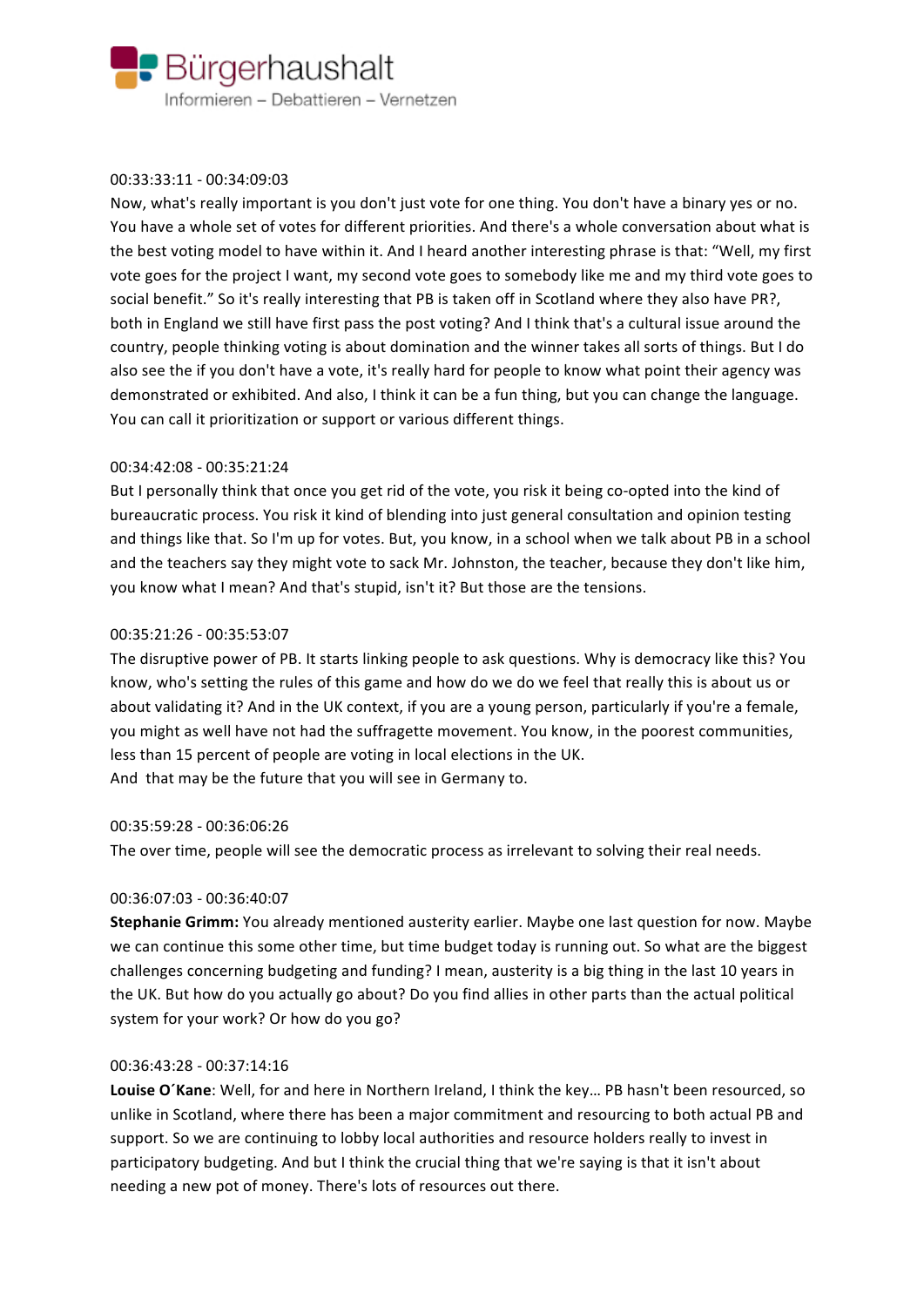

## 00:37:14:18 - 00:37:45:02

Even in terms of the response to Covid- 19, there's been large amounts of money being really thrown at communities to the point where they're saying, well, we don't actually need to apply for all these funding because, you know, there's a whole raft of funding, availability of resources being available to them. And so, we're saying it's not about necessarily needing a new budget but thinking about how we spend existing resources. And I think that's the key thing, that when people hear that, here they go: "Oh, OK." So, it's not something that you want this new money for. It's actually by we actually build into existing resources are allocated and it is only a small portion of that budget. It's not saying that all money from the local authority or housing provider or whoever should be demonstrated in this way. So I know in Scotland, and Jez might be able to say a bit more about this, in terms of there is a little bit of concern that PB linked to austerity would be more about people voting for where cuts would be rather than what PB is really supposed to be about.

## 00:38:25:12 - 00:39:01:02

So, I guess you do need to be cautious in relation to that. But I think here, where we're at a smaller scale and it will be crucial that we actually make that leap to more mainstream resources. And so hopefully the period of austerity, which is likely to continue well into the future given the current budget. Yeah, so I think it's there's going to be austerity for a very long time. So I don't think we can allow people to say: "Oh, well, we've got budget cuts everywhere and the impact of this global pandemic and everything."

#### 00:39:01:09 - 00:39:06:18

So I think we have to say, well, there are some resources out there, so we need to think about how we use the resources.

#### 00:39:06:29 - 00:39:42:19

**Jez Hall:** And I'm going to come in on that. So, in the UK, we have the cost of putting a young person in prison for one year after committing a crime is somewhere in the region of of 70 to 80 thousand pounds a year. So that's over a hundred thousand euros. That's about the same as we spend on young girls' education over 10 years in the UK. So, there is a lot of money being spent putting very expensive sticking plasters on problems that don't actually solve anything but just are reactive.

#### 00:39:42:21 - 00:40:25:23

And some people would question that. That is really in the interests of prison officers and police people and judges not to change that system because they generate their income out of that young person going into prison and that young person going into prison is probably going to come out and be a burden or a cost on the state for many years ahead. So, if through spending sixty thousand pounds in a PB grant process around providing opportunities for young people to get involved in positive activities, we just avert one person from going to prison, from getting involved in a criminal gang, from trying to commit suicide because they feel socially isolated, then we have actually solved the problem.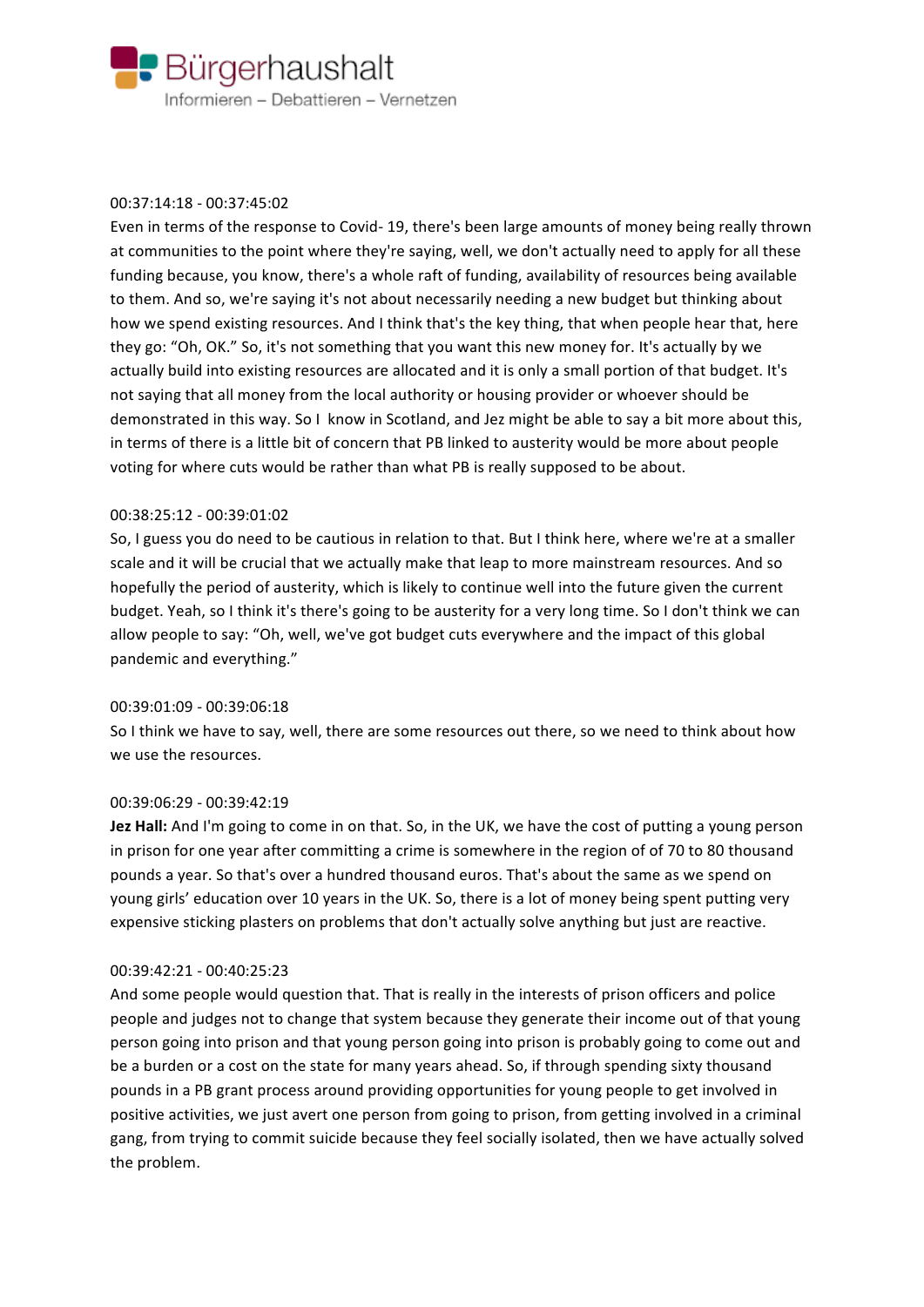

## 00:40:26:19 - 00:41:08:16

But it's very hard to prove the tunnel between a sixty-thousand-pound grant and five years later whether somebody goes into prison or not. So, there's a really good phrase that: "The money is the bait, not the fish." The money that you spend on PB is not actually about what happens as a result of that individual interaction with that cash, small sums, maybe, but it's about how it leaves a legacy and how it builds social capital and relationships and reduces intercommunal tension and encourages people to get involved in democratic processes and builds agency and voice.

## 00:41:08:27 - 00:41:38:29

And those are soft outcomes. And the problem with the word participatory budgeting is you've got participation, which is about people and budgets, which most people think are about cults or about control and money. And that's where its power is. It's that connection between people and democratic processes that are linked to budgets. There's a really great phrase I picked up on the Internet is, you know: "The truth of a city's aspirations is not found in its vision document.

## 00:41:39:01 - 00:42:03:15

It's found in its budget. It is at the moment when commit resources, that the truth of where power lies." And I'm sure you've got examples in Germany where people feel that the political construction that you have is actually maintaining social inequality rather than actually solving the problems or tensions within society.

## 00:42:03:28 - 00:42:08:28

**Stephanie Grimm:** I mean, your example about the young person in prison versus another scenario brings about my last question, which would be how to nonprofit organizations maybe play a role in the PB process. I mean, that could be, for example, some organization trying to keep young people off the street, stopping them from doing crime or whatever. How do they see the link? Do you have any cooperation with nonprofit organizations like that going on?

#### 00:42:39:06 - 00:43:13:00

**Jez Hall:** I think there are, and I think that's about culture, so that is a challenge that any budget could be more participatory. So, if you're running a nonprofit for youth participation, are young people actually in government positions, are they actually developing your budget or are you actually just benefiting? And I'm going to be very challenging here from the continuation of poverty because your mission is to resolve poverty. So, what is the culture of that civil society organization? So that's the negative side.

#### 00:43:13:05 - 00:43:50:28

We've often seen that civil society doesn't like PB because they have access to power and money anyway as an organized body, as a bureaucracy in itself. Having said that, civil society, because it's in touch with people and can capture the stories of people who have participated and see how that has led to them. Having voice in agency are really powerful as well. So civil society can be a really positive force in promoting the idea and bringing in free expertise and making sure that accessibility is built into this process.